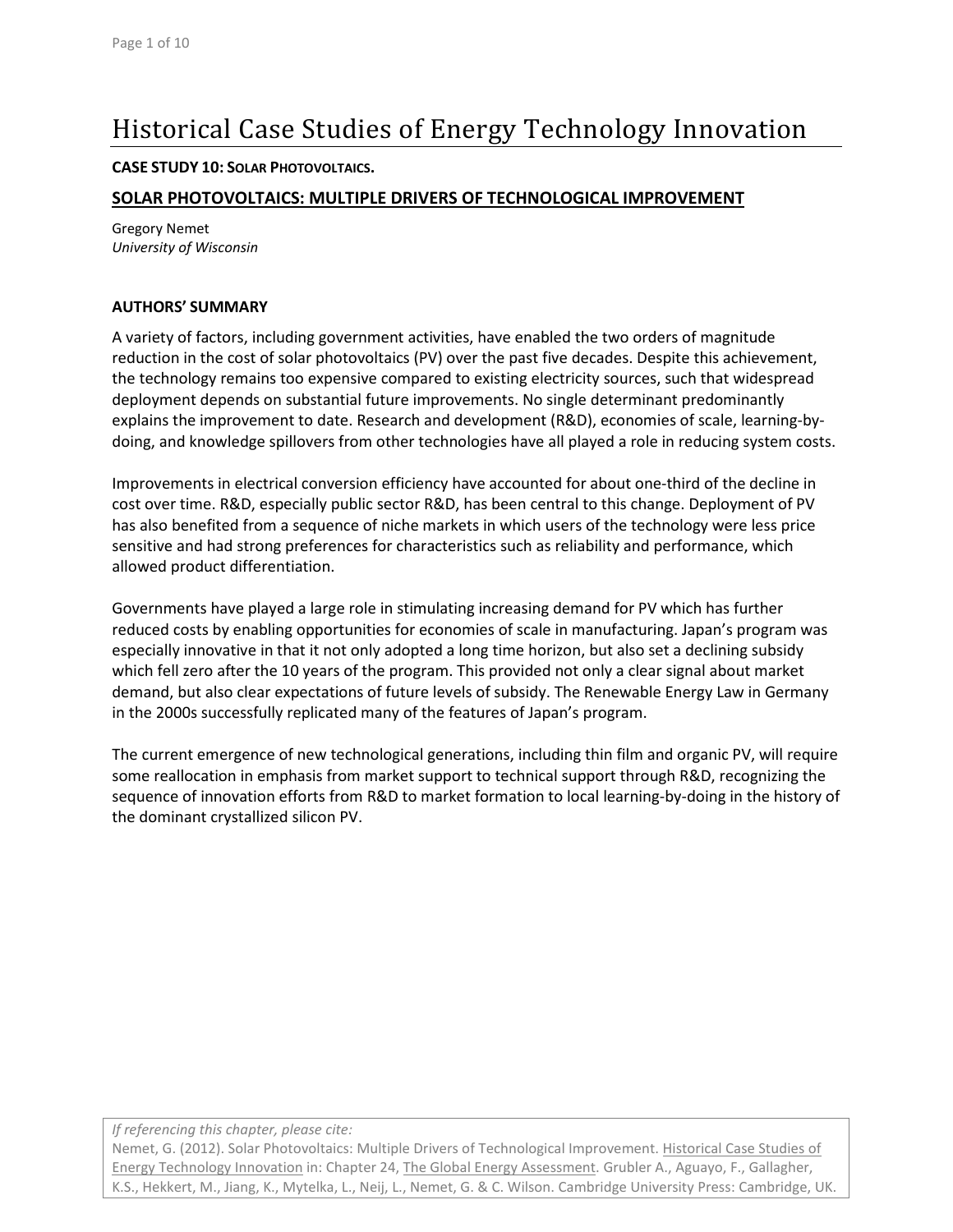## **1 INTRODUCTION**

A variety of factors, including government activities, have enabled the two orders of magnitude reduction in the cost of PV over the past five decades. Research and development (R&D), economies of scale, learning-by-doing, and knowledge spillovers from other technologies have all played a part in driving technological improvement and reducing PV system costs. Not all of these factors, and the interactions between them, were important for the entire sequence of the technology's development. Certain factors dominated for periods defined by shifts of emphasis in the innovation efforts of both the private sector and governments. From the 1970s to 1985, emphasis was on R&D to improve efficiencies and manufacturing techniques of crystallized silicon PV. In the 1990s and early 2000s, the emphasis shifted to long-term demand programs that enabled economies of scale in manufacturing. And in the 2000s, innovation efforts focused on stimulating local learning-by-doing to reduce installation costs in addition to continuous improvements through manufacturing scale. This sequence from R&D to market formation to local learning-by-doing for the historically dominant crystallized silicon PV may now be repeated for emerging alternative solar technologies including thin film and organic PV.

# **2 R&D AND EFFICIENCY IMPROVEMENTS**

The average electrical conversion efficiency of PV systems has more than doubled since the first commercial systems in the 1970s. Efficiency has been important to cost reductions, accounting for about a third of the decline in cost over time (see Figure 1). R&D, especially public sector R&D, has been central to this change. Data on the highest laboratory cell efficiencies over time show that of the 16 advances in efficiency since 1980 [\(Surek, 2003\)](#page-9-0) only six were accomplished by firms that manufacture commercial cells. Most of the improvements were accomplished by universities and government laboratories, none of which would have learned from experience with large-scale production; government and university R&D programs produced 10 of the 16 breakthroughs in cell efficiency. Almost every one of the twenty most important improvements in PV occurred during a 10-year period between the mid-1970s and the mid-1980s [\(Green, 2005\)](#page-8-0), most of them in the US where over a billion dollars were invested in PV R&D during that period [\(Taylor et al., 2007\)](#page-9-1).



**FIGURE 1. PORTION OF COST REDUCTION IN PV MODULES ACCOUNTED FOR BY DIFFERENT FACTORS.** NOTES: SI = SILICON. POLY-X-STAL = POLY-CRYSTALLINE.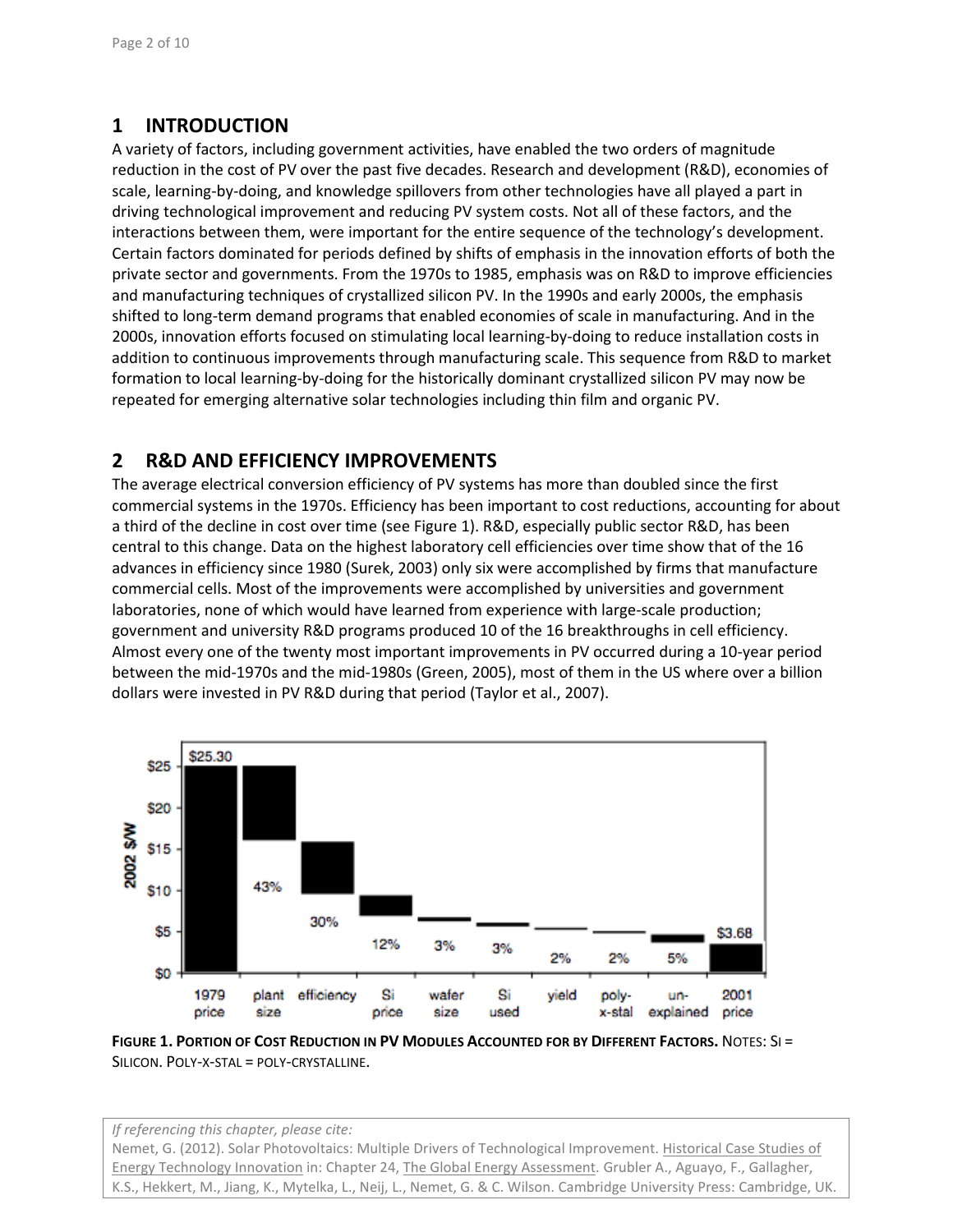As a second perspective on R&D outcomes, Husmann used a combination of expert opinion and patent citations to identify 17 breakthroughs in PV technology from the 1940s through the early 1990s [\(Husmann, 2011;](#page-9-2) [Nemet and Husmann, 2012\)](#page-9-3). The timing and type of organization creating the breakthrough are shown in Figure 2. Examples of breakthroughs in PV technology include: Boron dopants (1947), anti-reflective coatings (1961), hydrogen passivation (1975), ethylene vinyl acetate (EVA) as a laminating material (1975), and reactive ion etching (1976). The earliest breakthroughs occurred in commercial settings before a substantial PV R&D program began in the mid-1970s, and included inventions by Bell Laboratories, Hoffman Electronics, and Westinghouse Electric. Most breakthroughs, however, occurred during the period of highest R&D from the mid-1970s to the mid-1980s.



Commercial Government University

**FIGURE 2. FREQUENCY OF BREAKTHROUGHS IN PV TECHNOLOGY BY ORIGIN.** SOURCE: [HUSMANN,](#page-9-2) 2011; [NEMET AND](#page-9-3)  [HUSMANN,](#page-9-3) 2012.

### **3 SEQUENTIAL NICHE MARKETS**

Deployment of PV has benefitted from a sequence of niche markets. Customers in these markets were less price sensitive and had strong preferences for characteristics such as reliability, grid independence, and performance (including flexibility and weight) that allowed product differentiation. Governments have played a large role in creating or enhancing these niche markets. In the 1960s and 1970s the US space program and the Department of Defense accounted for more than half the global market for PV. The high cost of electricity in space allowed PV to be competitive even at an early stage and even when electricity was above \$200/kWh (at least three orders of magnitude above current US wholesale rates). Subsequent niche markets included telecom repeater stations, off-grid homes, and especially consumer electronics such as toys, calculators, and watches. Each was important independently of government decision making and innovation policy. This allowed the PV industry to expand from the mid 1980s until the late 1990s during which time energy prices fell and alternative energy sources lost their importance as a social priority. From the 1990s onwards, households with strong preferences for environmental protection created larger markets, especially as rooftop PV was a conspicuous, socially visible form of

#### *If referencing this chapter, please cite:*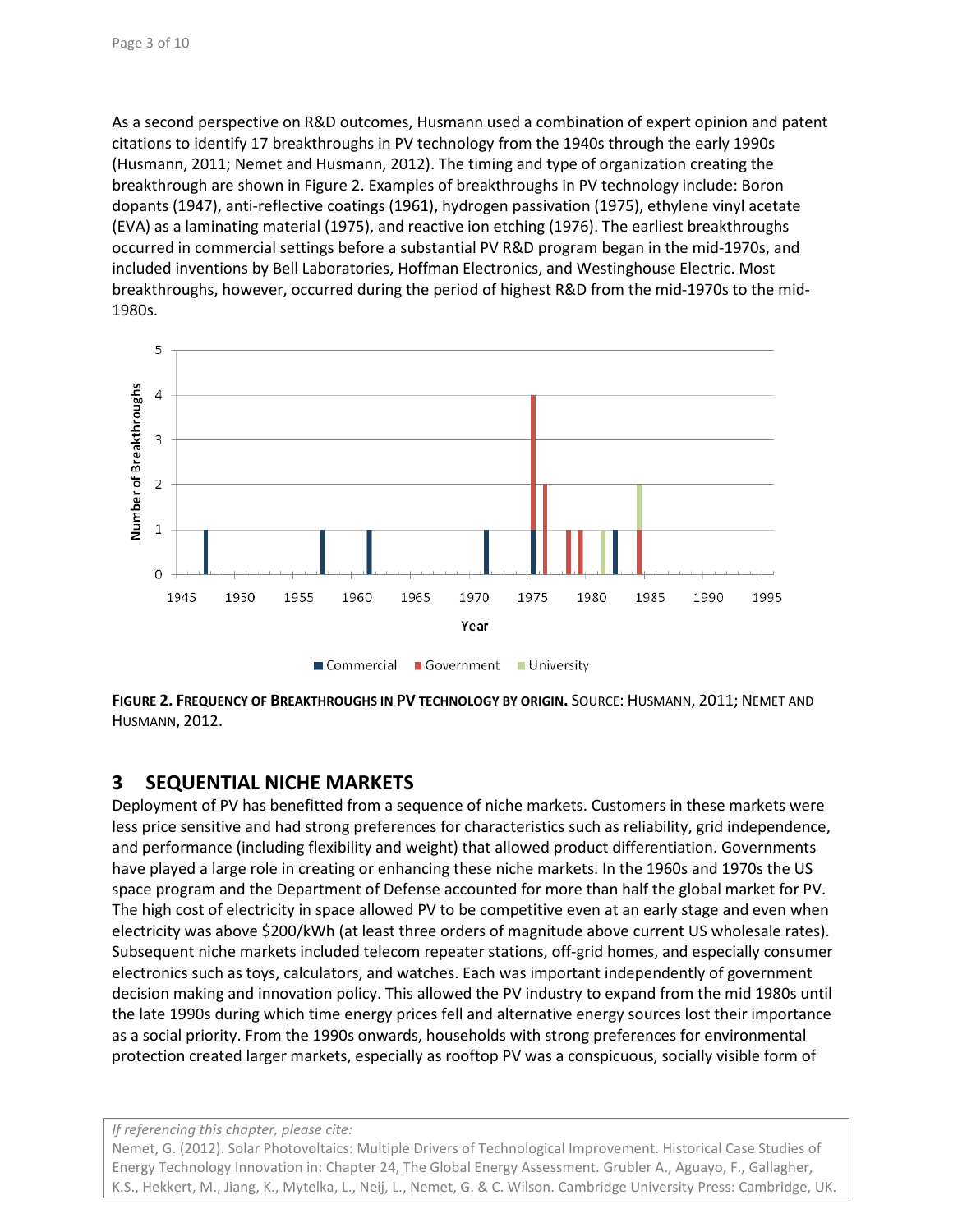pro-environmental action. Figure 3 shows the progression of sequential PV niche markets in Japan. Especially important at early stages were: calculators, consumer electronics, signals, and off-grid applications.



**FIGURE 3. CATEGORIES OF DEMAND NICHES AND TECHNOLOGY TYPES FOR PV IN JAPAN.** NOTES: LEFT-PANELS SHOW SIZE OF DIFFERENT MARKET NICHES OR DEMAND FOR PV; RIGHT-PANELS SHOW PV TECHNOLOGIES SUPPLYING THIS DEMAND (UNITS SHOWN IN CAPACITY TERMS). TOP-PANELS SHOW FULL TIME SERIES AND Y-AXIS; BOTTOM-PANELS SHOW TRUNCATED TIME SERIES AND Y-AXIS TO EXPAND ON PRE-2000 DATA. SOURCE: WATANABE ET AL., 2002; JPEA, 2010.

# **4 MARKET DEMAND AND EXPECTATIONS**

Increasing demand for PV has reduced costs by enabling opportunities for economies of scale in manufacturing. Nemet [\(2006\)](#page-9-4) assembled empirical data to populate a simple engineering-based model identifying the most important factors affecting the cost of PV modules over the past three decades. That study found that three factors account for almost all of the observed cost reductions: (1) a two orders of magnitude increase in the size of manufacturing facilities that provided opportunities for economies of scale; (2) a doubling in the electrical conversion efficiency of commercial modules; and (3) a fall in the price of the primary input material, purified silicon. Because investments in larger facilities take time to payoff, economies of scale depend on expectations of future demand. As a result, public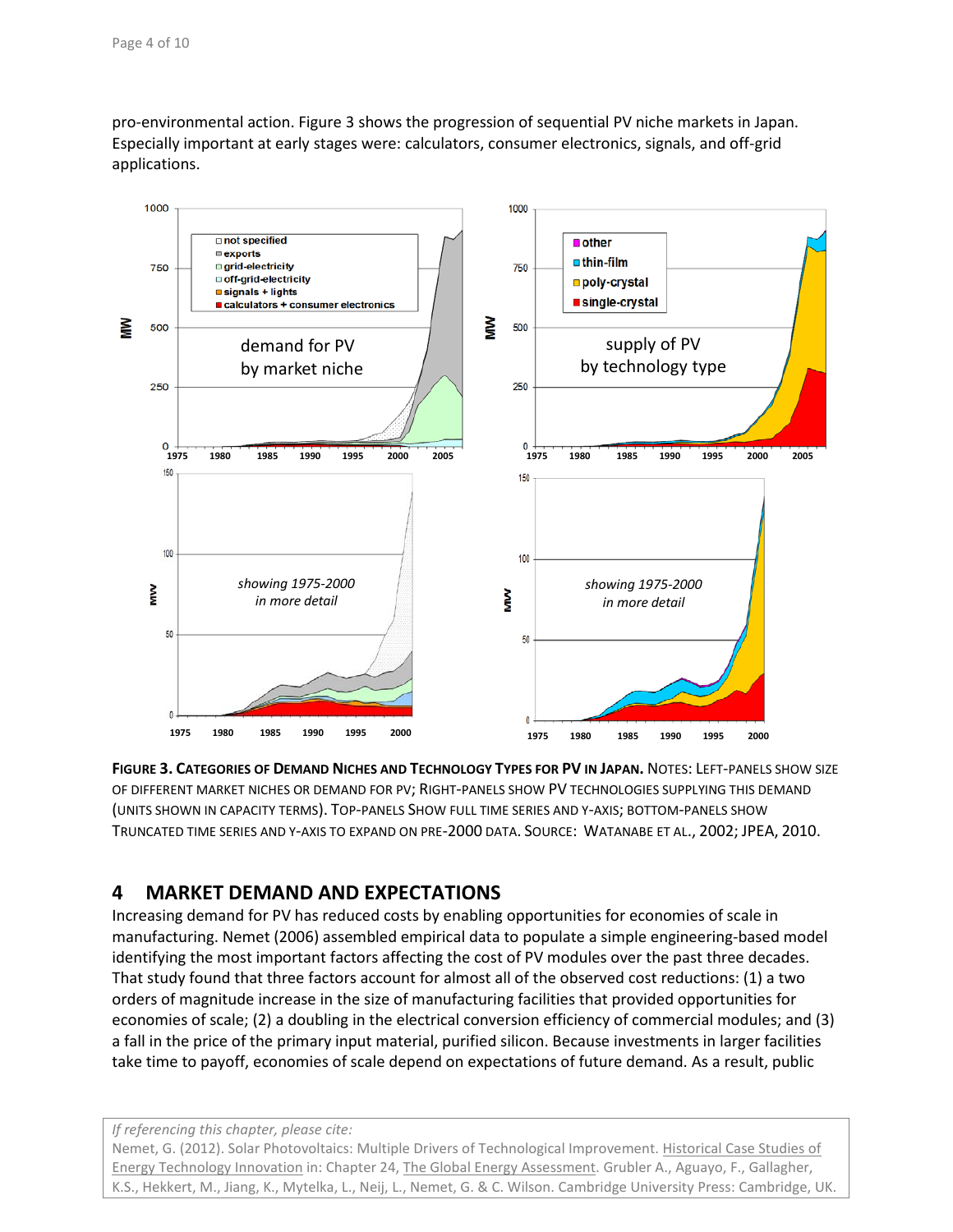programs that reduce uncertainty by setting clear long-term expectations, such as Japan's Sunshine Program in the 1990s [\(Shum and Watanabe, 2007\)](#page-9-5), are more effective at enabling scale economies than generous subsidies that can suddenly disappear, such as California's incentives for wind and solar in the early 1980s. Japan's program was especially innovative in that it took not only a long time horizon but also set a declining subsidy such that it fell to zero after the ten years of the program (Figure 4). This provided not only expectations of demand but also clear expectations of future levels of subsidy.



**FIGURE 4. JAPAN SUBSIDIES AND APPLICATIONS FOR ROOFTOP PV SYSTEMS.** NOTES: BARS SHOW SUBSIDIES AND APPLICATIONS ON LEFT Y-AXIS; LINE SHOWS AVERAGE PRICES ON RIGHT Y-AXIS. SOURCE: [JÄGER-WALDAU,](#page-9-6) 2004.

Government programs with longer time horizons, such as Germany's feed-in-tariffs in the 2000s and the California Solar Initiative launched in 2006, create similar opportunities [\(Nemet, 2007;](#page-9-7) [Peevey and](#page-9-8)  [Malcolm, 2006\)](#page-9-8). Germany's program is especially notable in that production there has become sufficient to create external economies of scale with the emergence of machine tool manufacturers that now produce equipment specifically for the PV industry [\(Neuhoff et al., 2007\)](#page-9-9). Similarly, production of lower purity, and thus cheaper solar-grade silicon is now profitable because plants can be built at large scales. Economies of scale in unit size are also now observable: large installations show much lower costs per Watt than do small residential systems [\(Wiser et al., 2009\)](#page-9-10). Increasing installation size is likely to become more important as economies of scale reduce module manufacturing costs, leaving installation costs as an increasingly large share of system costs (with total costs comprising module costs and 'balance of system' costs including hardware, mounting, and installation).

### **5 LEARNING BY DOING & KNOWLEDGE SPILLOVERS**

Learning from experience in production has played a rather small role in reducing module costs [\(Nemet,](#page-9-4)  2006). However, learning by doing may play a much more important role in reducing installation costs

#### *If referencing this chapter, please cite:*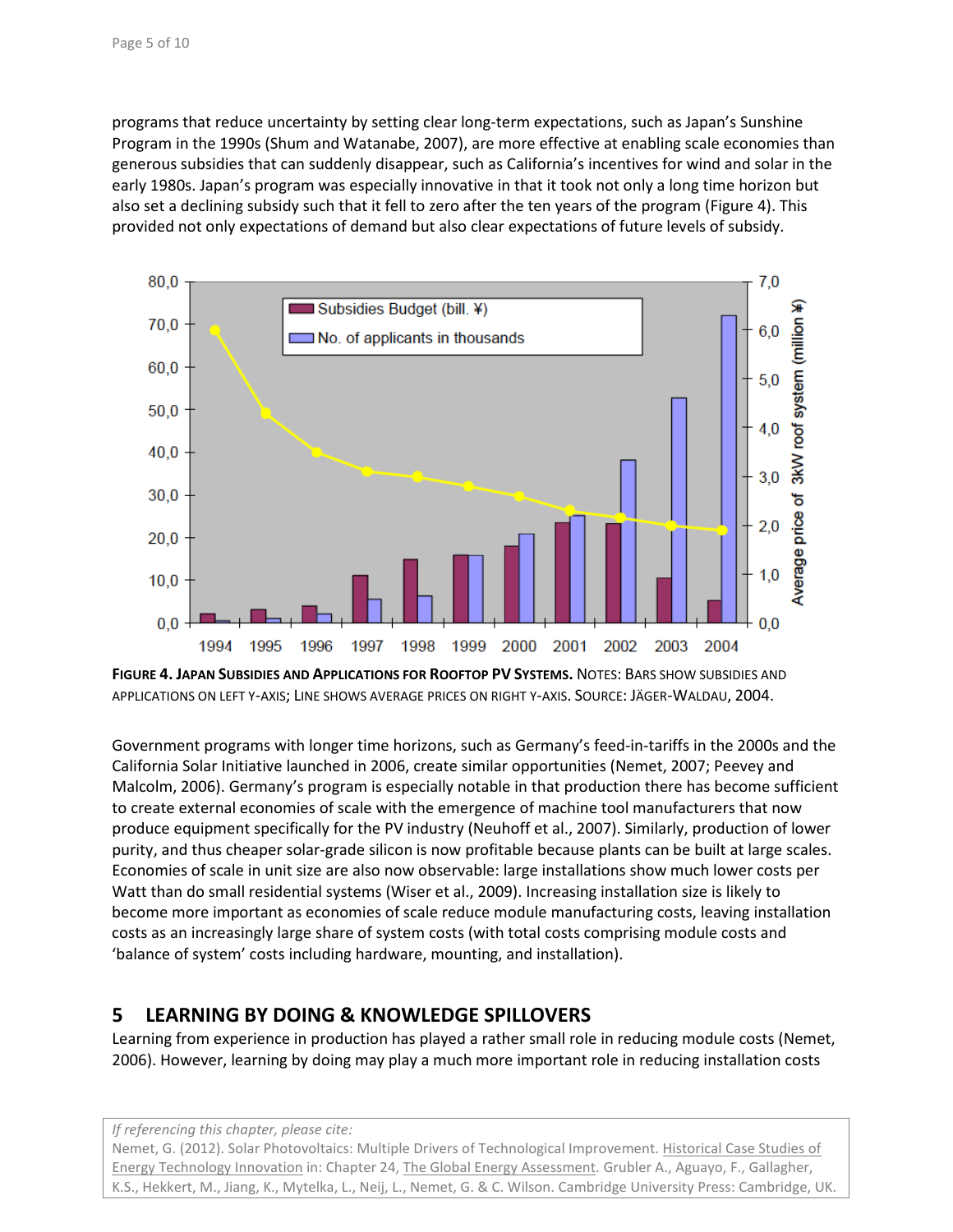[\(Benthem et al., 2008\)](#page-8-1). An important aspect of this learning is that it is a local phenomenon, whereas module production is truly global [\(Shum and Watanabe, 2008\)](#page-9-11). As installation costs become a larger portion of total system costs, the extent of this learning by doing will become increasingly important. Whether or not the benefits of this learning are appropriable by private installers will determine whether governments need to play a role in promoting learning investments. For example, there may be benefits to free riding on the experiences of others which may slow down the pace of learning.

Like many technologies, PV has benefitted from the adoption of innovations that originated in other industries. These include: the use of excess purified silicon from the chip-making industry; the use of wire saws from radial tires to slice multiple silicon wafers; electronics connectors to ease installation; screen printing techniques from lithography; as well as an array of manufacturing techniques taken from microprocessors in the case of crystallized silicon PV, and from LCD displays in the case of thin film PV [\(Keshner and Arya, 2004\)](#page-9-12).

The global aspect of module manufacturing suggests that inter-firm and inter-national technology spillovers are likely to be more important in module production than in installation. International spillovers can be found in trade statistics as knowledge embodied in devices. The distinction between the value of capital and of knowledge in trade data can be difficult to observe directly. Recent efforts have augmented trade data with patent citation data to better identify flows of knowledge from entities in one country to those in another [\(Dechezleprêtre et al., 2011;](#page-8-2) [Popp et al., 2011\)](#page-9-13).

### **6 INTERACTIONS BETWEEN R&D AND DEMAND**

Certain periods in the history of PV have seen particular drivers of innovation dominate. R&D led to improved efficiencies and manufacturing techniques from the 1970s to 1985. Market formation and demand-side programs underwrote manufacturing economies of scale in the 1990s. And, described further below, local learning-by-doing helped reduce installation costs in the 2000s. But although particular factors dominate in particular periods, interactions among the various factors have also been important. One such "virtuous cycle" was particularly relevant in Japan in the 1990s, when both strong demand-side policies and support for R&D existed simultaneously [\(Watanabe et al., 2000\)](#page-9-14). In this case, it was not so much efficiency breakthroughs and alternative cell designs that drove improvements, but rather support from the Japanese government via the Ministry of Economy, Trade and Industry (METI) that enabled coordination of expectations and sharing of best practices which in turn supported manufacturing improvements. The influence of the US government may have played a similar role in enabling the 1970s breakthroughs, not just through providing resources for R&D, but by creating a sense of commitment that convinced many to work on the technical and market challenges associated with commercializing this nascent technology [\(Laird, 2001\)](#page-9-15).

### **7 COST TRAJECTORIES**

Changes in demand and in market structure have affected the cost of PV as well, even if they don't directly affect the technical characteristics of the technology. Changes in industry concentration in the 1980s and 1990s affected market power and led to a changing relationship between prices and costs over time. The very high levels of demand in the 2005 - 2007 period were in part to blame for the high prices during that period which led to a reversal in the multi-decade downward cost trajectory. This can be clearly seen in Figure 5 which shows the 'learning curve' of PV module and system prices as a

#### *If referencing this chapter, please cite:*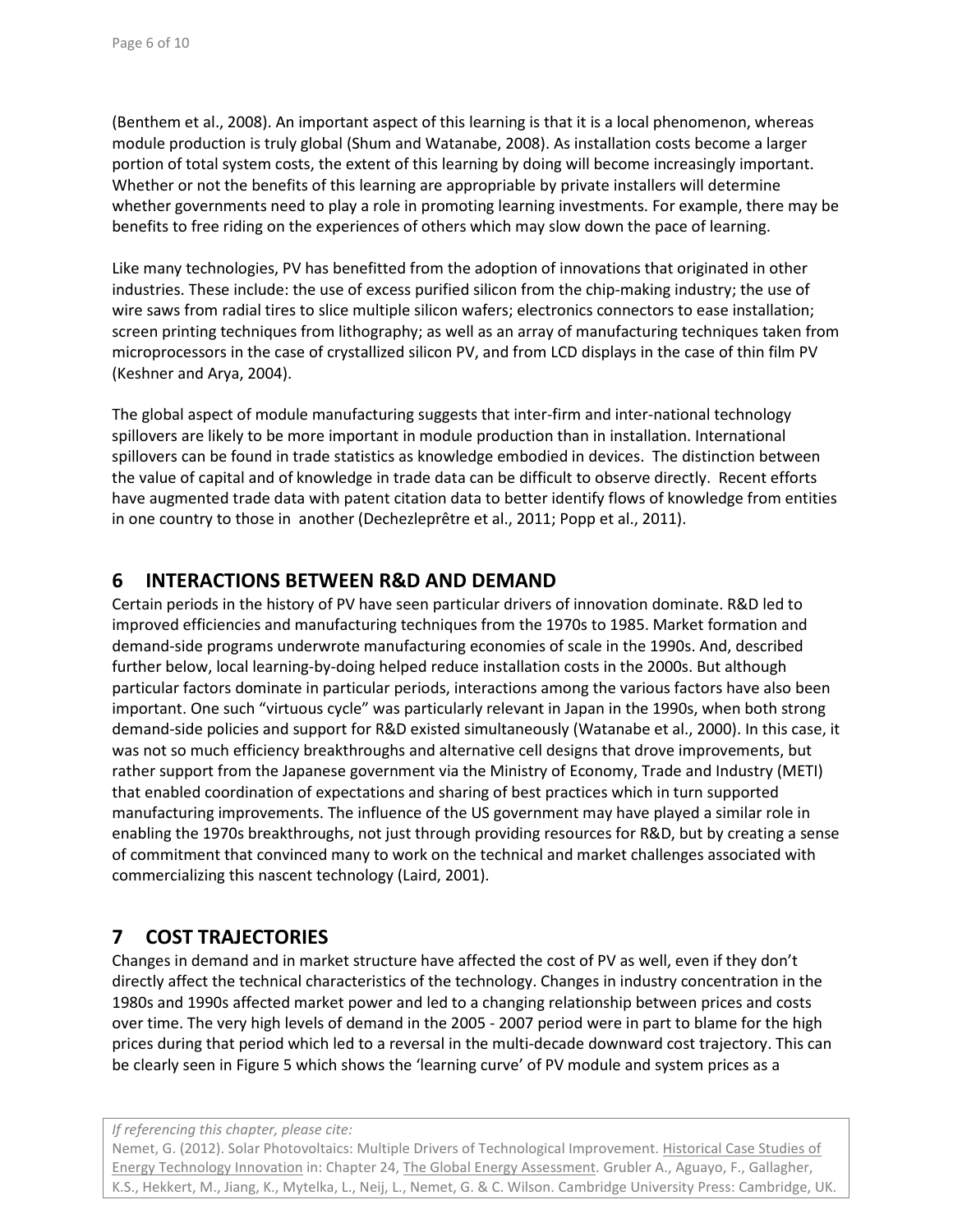function of cumulative deployment. A rough estimate suggests that half of the cost increase as cumulative capacity grew from 2 GW to around 10 GW was due to higher material costs and the rest likely due to higher willingness-to-pay, as aggressive subsidy programs brought new consumers to the market for PV. The most recent data from the IPCC's Special Report on Renewable Energy (SSREN), also shown in Figure 5, indicates the downward cost trend for PV modules has resumed.



**FIGURE 5. PRICES FOR PV MODULES (1975-2010) AND PV SYSTEMS (1998-2009).** SOURCES: [EDENHOFER ET AL.,](#page-8-3) [2011;](#page-8-3) [NEMET AND BAKER,](#page-9-16) 2009; [WISER ET AL.,](#page-9-10) 2009.

Most cost assessments of PV have focused on the evolution of the core technology, the modules which convert sunlight to electricity. However, modules no longer dominate systems costs. As the prices of modules have fallen, the rest of the components that comprise a PV system have accounted for an increasing share of the overall costs. A study of balance of system ('BOS') prices in the 1990s found that the rate in technology improvement in BOS components has been quite similar to that of modules, which some may find surprising given the heterogeneous set of components and activities that fall under the rubric of BOS [\(Schaeffer et al., 2004\)](#page-9-17). The dispersion in the data for BOS components is higher than that for modules. The cost of inverters, the largest hardware component of BOS, improved more slowly than modules. However non-inverter costs including installation, wiring, and mounting systems, improved even more quickly.

More recently, work at Lawrence Berkeley National Laboratory has documented the cost of U.S. installed systems from 1998-2010 [\(Wiser et al., 2009;](#page-9-10) [Barbose et al., 2011\)](#page-8-4). System costs have fallen from over \$10,000/kW in 1998 to \$6,200/kW in 2010, with an unusually large decline during 2010. Further detail is shown in Figure 6 which includes the number of systems and total capacity installed each year.

#### *If referencing this chapter, please cite:*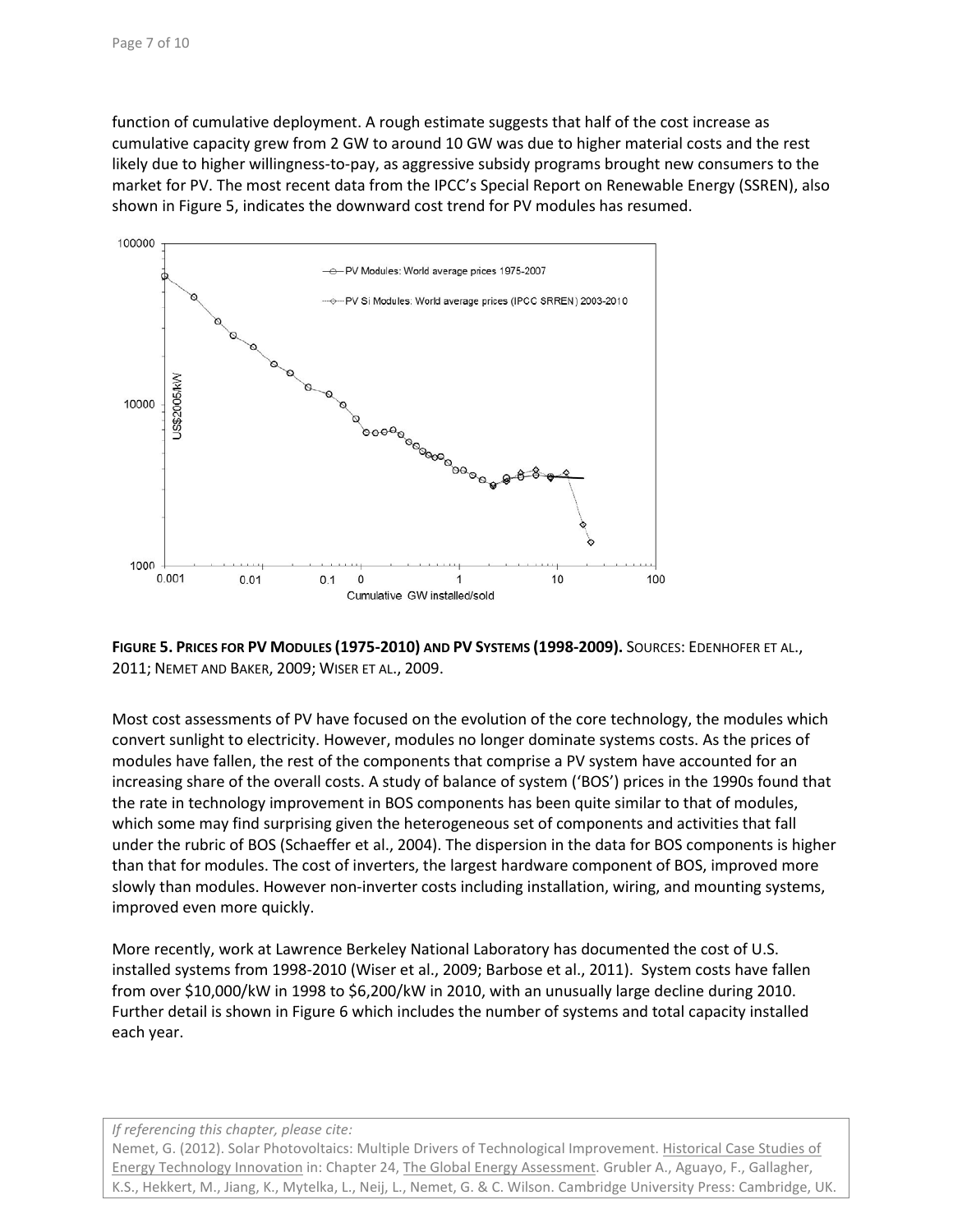

**FIGURE 6. INSTALLED COST OF PV SYSTEMS (1998-2007).** SOURCE: [BARBOSE ET AL.,](#page-8-4) 2011.

# **8 CONCLUSIONS & PROSPECTS FOR THE NEXT GENERATION OF PV TECHNOLOGIES**

The history of PV technology is in many ways a success story when one considers the factor of 100 reduction in costs since the first cells in the 1950s. This story is important not only for its lessons for other technologies, but also for the implications for future developments of PV.

PV has the potential to be very important for climate change mitigation and energy security yet still costs more than conventional power sources. Several observations are prominent from the large set of studies documenting these developments.

- The success of PV is attributable not mainly to one area of emphasis but to a wide array of supporting policy instruments, including: R&D, demand subsidies, industrial development and coordination.
- R&D support needs long-term commitment. A commitment can convey credibility through budget consistency, grants that span multiple years, or supporting policies with their own longevity, such as Japan's Sunshine Program. An alternative means for establishing the credibility of long-term commitments was Nixon's Project Independence in the US which made clear that leadership considered alternative energy a serious national priority.
- A sequence of niche markets with sequentially declining willingness to pay has been essential for the development of the PV industry. Niche markets have been most effective when they were not government supported. For example, remote telecommunications applications, off-grid residences, and consumer electronics helped the industry grow and the technology improve even though government programs did not directly support them. In this sense, PV could be considered fortunate, as natural niche markets in the absence of government support do not exist for all technologies.
- Long-term demand subsidies with clear timelines have been crucial to stimulating deployment and reducing costs because the benefits of demand subsidies come from expectations about markets in

#### *If referencing this chapter, please cite:*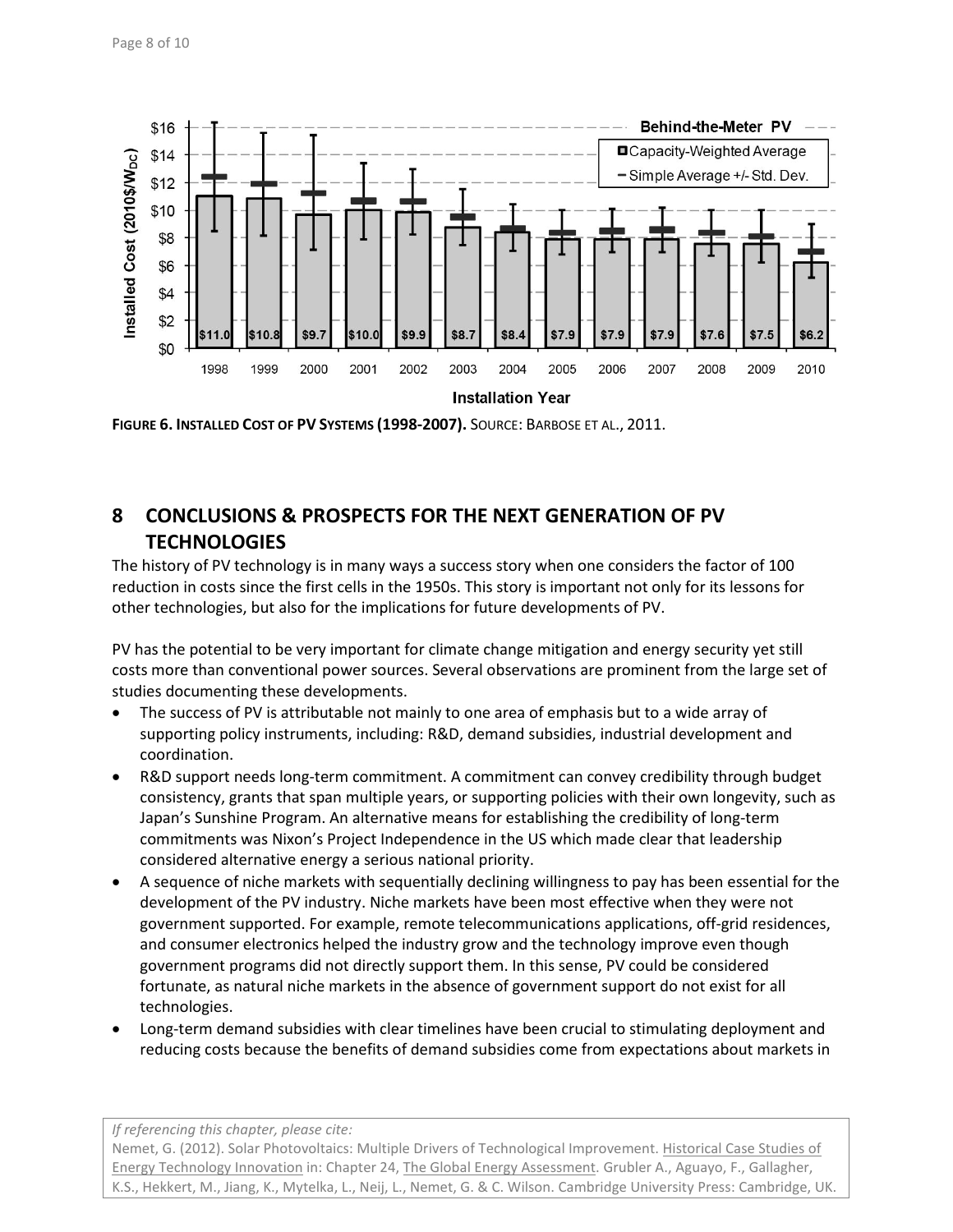the long-term. Clear expectations encourage private sector investments with long-term payoffs, such as large manufacturing facilities and technology development.

Based on these insights on successful innovation policies, what are the prospects for the new technological generations of PV? Recent work suggests that their success may require renewed R&D support even while markets for the existing technology are expanding [\(Nemet and Baker, 2009\)](#page-9-16). As with other technologies, the need for R&D investment does not end once commercial markets take off. PV based on crystalline silicon has remained the overwhelmingly dominant technology for three decades despite the advantages of thin film technologies that use less raw material and are more amenable to mass manufacturing techniques. Given that installation methods, inverters, and maintenance are quite similar across types of PV, there is likely more opportunity for inter-generational spillover in system installation than in module production. So an important innovation-related policy question is the extent to which learning and improvement in crystalline silicon PV modules will be transferable to thin film modules.

Innovation policy oriented toward the longer term must address subsequent generations of PV technology, such as those based purely on organic materials. Nemet and Baker [2009](#page-9-16) found that production-related effects on technological advance—learning-by-doing and economies of scale—are not as critical to the long-term potential for cost reduction in organic PV than is the investment in and success of R&D. The emergence of new technological generations will require some reallocation in emphasis from market support to technical support through R&D, recognizing the sequence of innovation efforts from R&D to market formation to local learning-by-doing in the history of the dominant crystallized silicon PV.

### **9 FURTHER READING**

The following references give useful additional detail to the innovation history of solar PV: [Barbose et](#page-8-4)  [al., 2011;](#page-8-4) [Laird, 2001;](#page-9-15) [Nemet and Husmann, 2012;](#page-9-3) [Nemet, 2006.](#page-9-4)

### **10 REFERENCES**

- <span id="page-8-4"></span>Barbose, G., Darghouth, N., Wiser, R. & Seel, J., 2011. *Tracking the sun {IV}: An Historical Summary of the*  Installed Cost of Photovoltaics in the United States from 1998 to 2010, Berkeley, CA, Lawrence Berkeley National Laboratory.
- <span id="page-8-1"></span>Benthem, A. v., Gillingham, K. & Sweeney, J., 2008. Learning-by-Doing and the Optimal Solar Policy in {California}. *The Energy Journal,* **29**(3): 131.
- <span id="page-8-2"></span>Dechezleprêtre, A., Glachant, M., Haščic, I., Johnstone, N. & Ménière, Y., 2011. *Invention and Transfer of Climate Change Mitigation Technologies: A Global Analysis,* Paris, CERNA, Mines ParisTech.
- <span id="page-8-3"></span>Edenhofer, O., Pichs Madruga, R., Sokona, Y., Seyboth, K., Matschoss, P., Kadner, S., Zwickel, T., Eickemeier, P., Hansen, G., Schlömer, S. & von Stechow, C., 2011. *IPCC Special Report on Renewable Energy Sources and Climate Change Mitigation,* Cambridge, United Kingdom and New York, NY, USA, Cambridge University Press.
- <span id="page-8-0"></span>Green, M. A., 2005. Silicon photovoltaic modules: a brief history of the first 50 years. *Progress in Photovoltaics: Research and Applications,* **13**(5): 447-455.